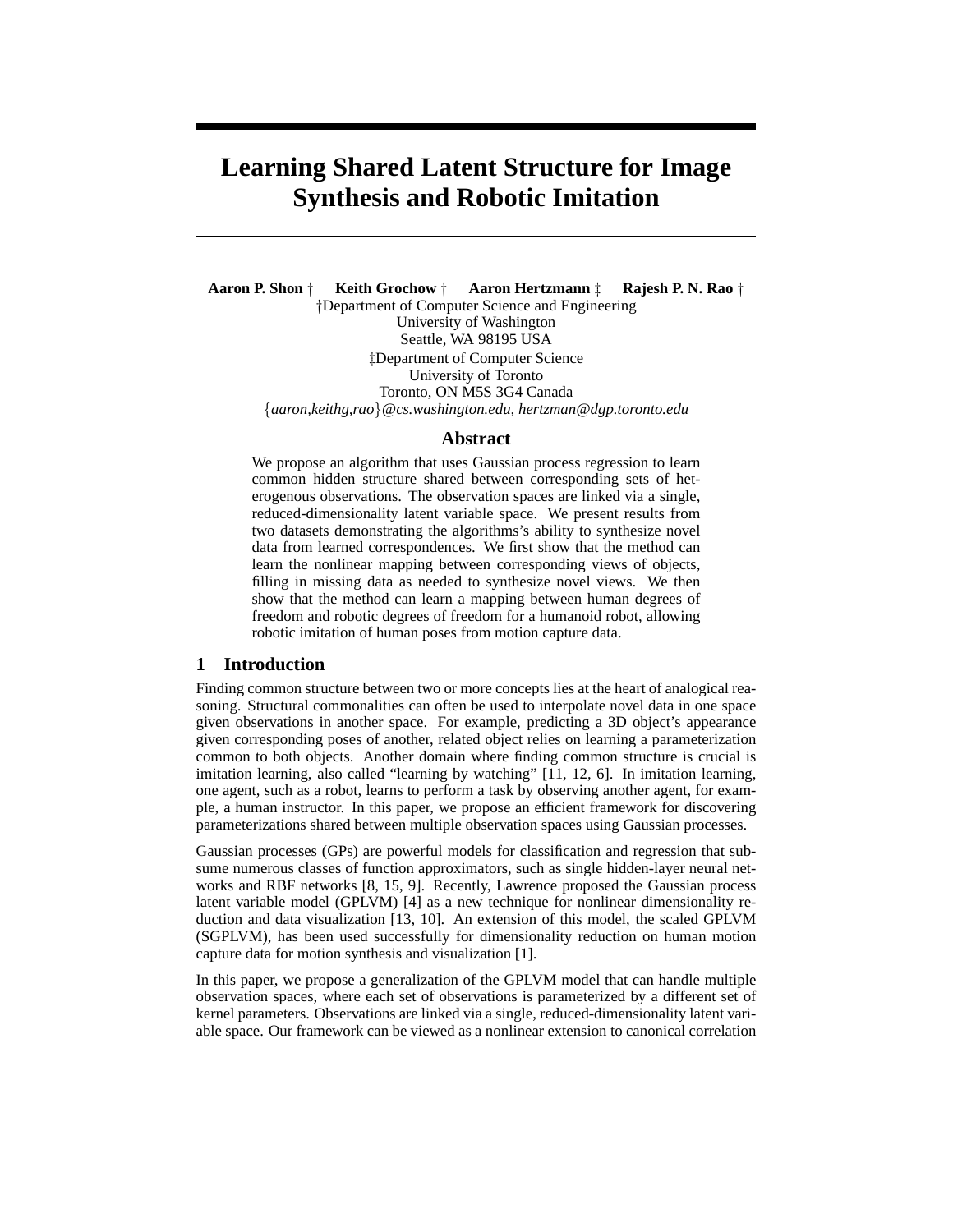analysis (CCA), a framework for learning correspondences between sets of observations. Our goal is to find correspondences on testing data, given a limited set of corresponding training data from two observation spaces. Such an algorithm can be used in a variety of applications, such as inferring a novel view of an object given a corresponding view of a different object and estimating the kinematic parameters for a humanoid robot given a human pose.

Several properties motivate our use of GPs. First, finding latent representations for correlated, high-dimensional sets of observations requires non-linear mappings, so linear CCA is not viable. Second, GPs reduce the number of free parameters in the regression model, such as number of basis units needed, relative to alternative regression models such as neural networks. Third, the probabilistic nature of GPs facilitates learning from multiple sources with potentially different variances. Fourth, probabilistic models provide an estimate of uncertainty in classification or interpolating between data; this is especially useful in applications such as robotic imitation where estimates of uncertainty can be used to decide whether a robot should attempt a particular pose or not. GPs can also generate samples of novel data, unlike many nonlinear dimensionality reduction methods [10, 13].

Fig. 1(a) shows the graphical model for learning shared structure using Gaussian processes. A latent space X maps to two (or more) observation spaces  $Y, Z$  using nonlinear kernels, and "inverse" Gaussian processes map back from observations to latent coordinates. Synthesis employs a map from latent coordinates to observations, while recognition employs an inverse mapping. We demonstrate our approach on two datasets. The first is an image dataset containing corresponding views of two different objects. The challenge is to predict corresponding views of the second object given novel views of the first based on a limited training set of corresponding object views. The second dataset consists of human poses derived from motion capture data and corresponding kinematic poses from a humanoid robot. The challenge is to estimate the kinematic parameters for robot pose, given a potentially novel pose from human motion capture, thereby allowing robotic imitation of human poses. Our results indicate that the model generalizes well when only limited training correspondences are available, and that the model remains robust when testing data is noisy.

### **2 Latent Structure Model**

The goal of our model is to find a shared latent variable parameterization in a space  $X$  that relates corresponding pairs of observations from two (or more) different spaces Y, Z. The observation spaces might be very dissimilar, despite the observations sharing a common structure or parameterization. For example, a robot's joint space may have very different degrees of freedom than a human's joint space, although they may both be made to assume similar poses. The latent variable space then characterizes the common pose space.

Let  $Y, Z$  be matrices of observations (training data) drawn from spaces of dimensionality  $D<sub>Y</sub>, D<sub>Z</sub>$  respectively. Each row represents one data point. These observations are drawn so that the first observation  $y_1$  corresponds to the observation  $z_1$ , observation  $y_2$  corresponds to observation  $z_2$ , etc. up to the number of observations N. Let X be a "latent space" of dimensionality  $D_X \ll D_Y, D_Z$ . We initialize a matrix of latent points **X** by averaging the top  $D_X$  principal components of Y, Z. As with the original GPLVM, we optimize over a limited subset of training points (the *active set*) to accelerate training, determined by the informative vector machine (IVM) [5]. The SGPLVM assumes that a diagonal "scaling matrix" W scales the variances of each dimension  $k$  of the Y matrix (a similar matrix V scales each dimension  $m$  of  $\mathbf{Z}$ ). The scaling matrix helps in domains where different output dimensions (such as the degrees of freedom of a robot) can have vastly different variances.

We assume that each latent point  $x_i$  generates a pair of observations  $y_i, z_i$  via a nonlinear function parameterized by a kernel matrix. GPs parameterize the functions  $f_Y : X \mapsto Y$ and  $f_Z : X \mapsto Z$ . The SGPLVM model uses an exponential (RBF) kernel, defining the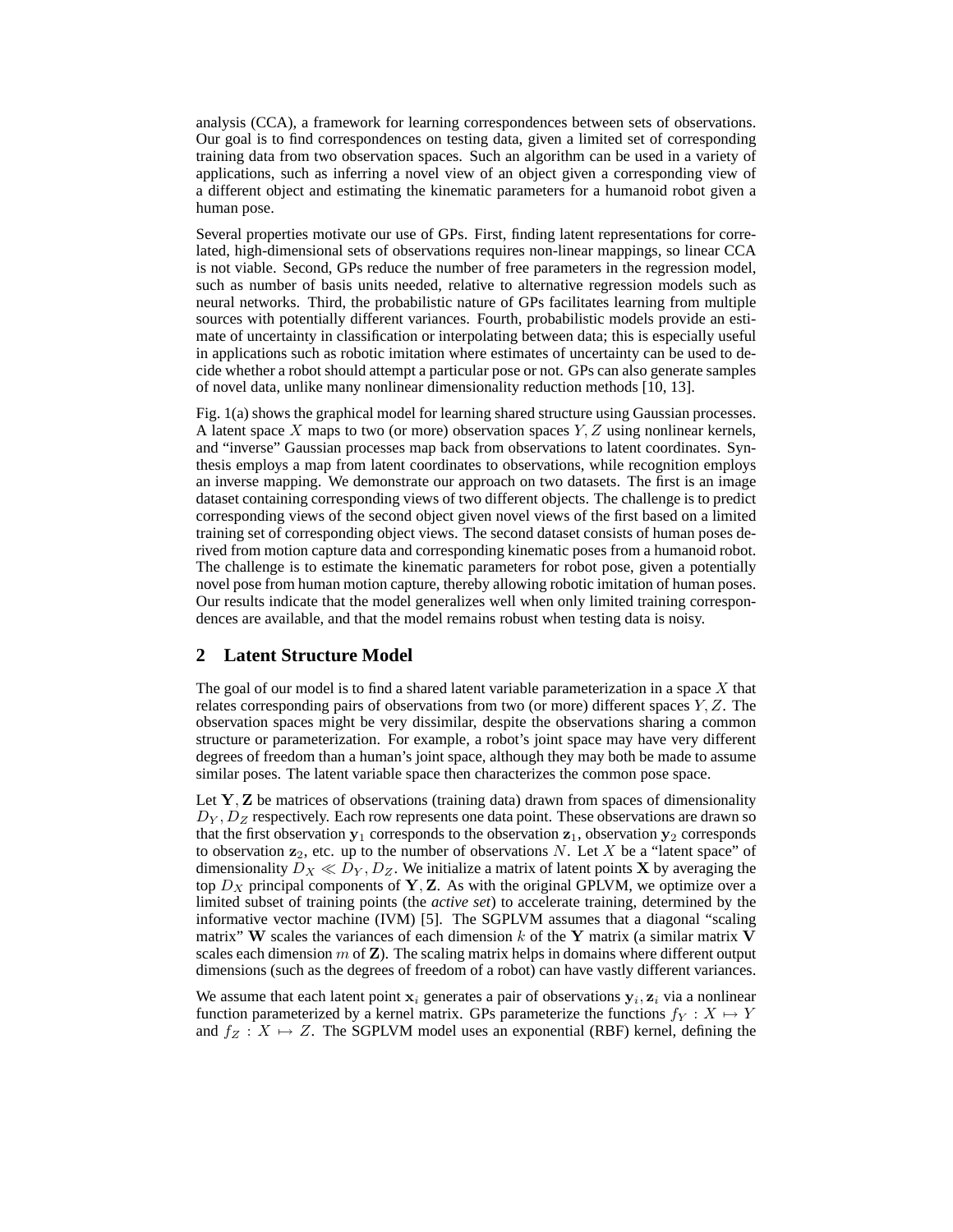similarity between two data points  $x, x'$  as:

$$
k(\mathbf{x}, \mathbf{x}') = \alpha_Y \exp\left(-\frac{\gamma_Y}{2}||\mathbf{x} - \mathbf{x}'||^2\right) + \delta_{\mathbf{x}, \mathbf{x}'} \beta_Y^{-1}
$$
(1)

given hyperparameters for the Y space  $\theta_Y = {\alpha_Y, \beta_Y, \gamma_Y}$ .  $\delta$  represents the delta function. Following standard notation for GPs [8, 15, 9], the priors  $P(\theta_Y)$ ,  $P(\theta_Z)$ ,  $P(\mathbf{X})$ , the likelihoods  $P(Y)$ ,  $P(Z)$  for the Y, Z observation spaces, and the joint likelihood  $P_{GP}(\mathbf{X}, \mathbf{Y}, \mathbf{Z}, \theta_Y, \theta_Z)$  are given by:

$$
P(\mathbf{Y}|\theta_Y, \mathbf{X}) = \frac{|\mathbf{W}|^N}{\sqrt{(2\pi)^{ND_Y}|\mathbf{K}|^{D_Y}}} \exp\left(-\frac{1}{2}\sum_{k=1}^{D_Y} w_k^2 \mathbf{Y}_k^{\mathrm{T}} \mathbf{K}_Y^{-1} \mathbf{Y}_k\right) \tag{2}
$$

$$
P(\mathbf{Z}|\theta_Z, \mathbf{X}) = \frac{|\mathbf{V}|^N}{\sqrt{(2\pi)^{ND_Z}|\mathbf{K}|^{D_Z}}}\exp\left(-\frac{1}{2}\sum_{m=1}^{D_Z}v_m^2\mathbf{Z}_m^{\mathrm{T}}\mathbf{K}_Z^{-1}\mathbf{Z}_m\right)
$$
(3)

$$
P(\theta_Y) \propto \frac{1}{\alpha_Y \beta_Y \gamma_Y} \qquad P(\theta_Z) \propto \frac{1}{\alpha_Z \beta_Z \gamma_Z} \tag{4}
$$

$$
P(\mathbf{X}) = \frac{1}{\sqrt{2\pi}} \exp\left(-\frac{1}{2}\sum_{i} ||\mathbf{x}_i||^2\right) \tag{5}
$$

$$
P_{GP}(\mathbf{X}, \mathbf{Y}, \mathbf{Z}, \theta_Y, \theta_Z) = P(\mathbf{Y} | \theta_Y, \mathbf{X}) P(\mathbf{Z} | \theta_Z, \mathbf{X}) P(\theta_Y) P(\theta_Z) P(\mathbf{X})
$$
 (6)

where  $\alpha_Z, \beta_Z, \gamma_Z$  are hyperparameters for the  $Z$  space, and  $w_k, v_m$  respectively denote the diagonal entries for matrices W, V. Let  $\overline{Y}, \overline{K}_Y^{-1}$  $\overline{Y}^1$  respectively denote the Y observations from the active set (with mean  $\mu_Y$  subtracted out) and the kernel matrix for the active set. The joint negative log likelihood of a latent point  $x$  and observations  $y$ ,  $z$  is:

$$
L_{\mathbf{y}|\mathbf{x}}(\mathbf{x}, \mathbf{y}) = \frac{\|\mathbf{W}(\mathbf{y} - f_Y(\mathbf{x}))\|^2}{2\sigma_Y^2(\mathbf{x})} + \frac{D_Y}{2}\ln\left(\sigma_Y^2(\mathbf{x})\right) \tag{7}
$$

$$
f_Y(\mathbf{x}) = \mu_Y + \overline{\mathbf{Y}}^{\mathrm{T}} \overline{\mathbf{K}}_Y^{-1} \mathbf{k}(\mathbf{x}) \tag{8}
$$

$$
\sigma_Y^2(\mathbf{x}) = k(\mathbf{x}, \mathbf{x}) - \mathbf{k}(\mathbf{x})^T \overline{\mathbf{K}}_Y^{-1} \mathbf{k}(\mathbf{x})
$$
(9)

$$
L_{\mathbf{z}|\mathbf{x}}(\mathbf{x}, \mathbf{z}) = \frac{\|\mathbf{V}(\mathbf{z} - f_Z(\mathbf{x}))\|^2}{2\sigma_Z^2(\mathbf{x})} + \frac{D_Z}{2}\ln\left(\sigma_Z^2(\mathbf{x})\right)
$$
(10)

$$
f_Z(\mathbf{x}) = \mu_Z + \overline{\mathbf{Z}}^T \overline{\mathbf{K}}_Z^{-1} \mathbf{k}(\mathbf{x}) \tag{11}
$$

$$
\sigma_Z^2(\mathbf{x}) = k(\mathbf{x}, \mathbf{x}) - \mathbf{k}(\mathbf{x})^T \overline{\mathbf{K}}_Z^{-1} \mathbf{k}(\mathbf{x})
$$
(12)

$$
L_{\mathbf{x},\mathbf{y},\mathbf{z}} = L_{\mathbf{y}|\mathbf{x}} + L_{\mathbf{z}|\mathbf{x}} + \frac{1}{2}||\mathbf{x}||^2
$$
 (13)

The model learns a separate kernel for each observation space, but a single set of common latent points. A conjugate gradient solver adjusts model parameters and latent coordinates to maximize Eq. 6.

Given a trained SGPLVM, we would like to infer the parameters in one observation space given parameters in the other (e.g., infer robot pose z given human pose y). We solve this problem in two steps. First, we determine the most likely latent coordinate x given the observation y using  $\argmax_{\mathbf{x}} L_X(\mathbf{x}, \mathbf{y})$ . In principle, one could find x at  $\frac{\partial L_X}{\partial \mathbf{x}} = 0$  using gradient descent. However, to speed up recognition, we instead learn a separate "inverse" Gaussian process  $f_Y^{-1}$ :  $y \mapsto x$  that maps back from the space Y to the space X. Once the correct latent coordinate x has been inferred for a given y, the model uses the trained SGPLVM to predict the corresponding observation z.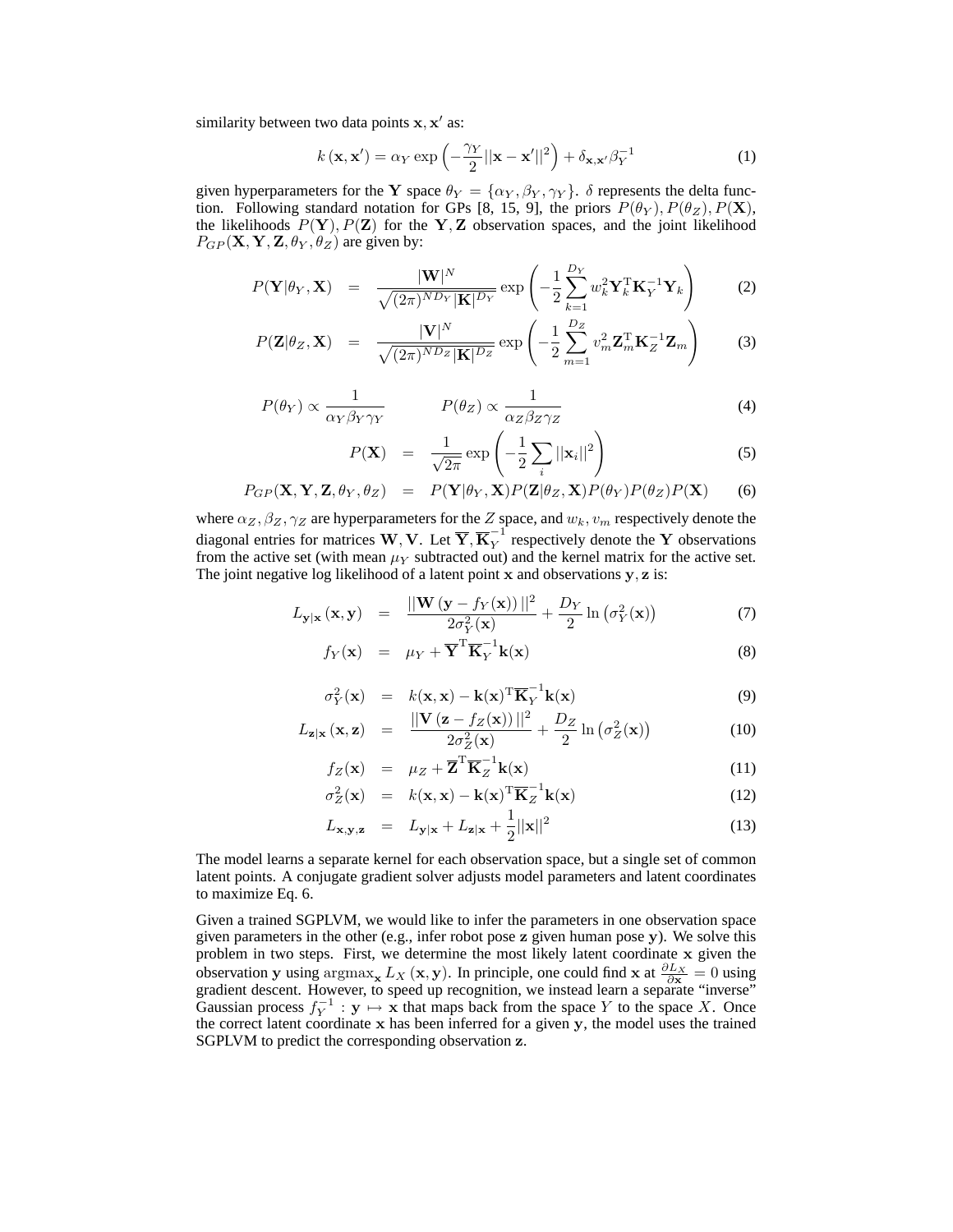## **3 Results**

We first demonstrate how the our model can be used to synthesize new views of an object, character or scene from known views of another object, character or scene, given a common latent variable model. For ease of visualization, we used 2D latent spaces for all results shown here. The model was applied to image pairs depicting corresponding views of 3D objects. Different views show the objects<sup>1</sup> rotated at varying degrees out of the camera plane. We downsampled the images to  $32 \times 32$  grayscale pixels. For fitting images, the scaling matrices W, V are of minimal importance (since we expect all pixels should *a priori* have the same variance). We also found empirically that using  $f_Y(\mathbf{x}) = \mathbf{Y}^T \overline{\mathbf{K}}_Y^{-1} \mathbf{k}(\mathbf{x})$ instead of Eqn. 8 produced better renderings. We rescaled each  $f<sub>Y</sub>$  to use the full range of pixel values  $[0 \dots 255]$ , creating the images shown in the figures.

Fig. 1(b) shows how the model extrapolates to novel datasets given a limited set of training correspondences. We trained the model using 72 corresponding views of two different objects, a coffee cup and a toy truck. Fixing the latent coordinates learned during training, we then selected 8 views of a third object (a toy car). We selected latent points corresponding to those views, and learned kernel parameters for the 8 images. Empirically, priors on kernel parameters are critical for acceptable performance, particularly when only limited data are available such as the 8 different poses for the toy car. In this case, we used the kernel parameters learned for the cup and toy truck (based on 72 different poses) to impose a Gaussian prior on the kernel parameters for the car (replacing  $P(\theta)$  in Eqn. 4):

$$
-\log P(\theta_{\text{car}}) = -\log P_{GP} + (\theta_{\text{car}} - \theta_{\mu})^{\text{T}} \Gamma_{\theta}^{-1} (\theta_{\text{car}} - \theta_{\mu})
$$
(14)

where  $\theta_{\rm car}, \theta_{\mu}, \Gamma_{\theta}^{-1}$  are respectively kernel parameters for the car, the mean kernel parameters for previously learned kernels (for the cup and truck), and inverse covariance matrix for learned kernel parameters.  $\theta_{\mu}$ ,  $\Gamma_{\theta}^{-1}$  in this case are derived from only two samples, but nonetheless successfully constrain the kernel parameters for the car so the model functions on the limited set of 8 example poses.

To test the model's robustness to noise and missing data, we randomly selected 10 latent coordinates corresponding to a subset of learned cup and truck image pairs. We then added varying displacements to the latent coordinates and synthesized the corresponding *novel* views for all 3 observation spaces. Displacements varied from 0 to 0.45 (all 72 latent coordinates lie on the interval [-0.70,-0.87] to [0.72,0.56]). The synthesized views are shown in Fig. 1(b), with images for the cup and truck in the first two rows. Latent coordinates in regions of low model likelihood generate images that appear blurry or noisy. More interestingly, despite the small number of images used for the car, the model correctly matches the orientation of the car to the synthesized images of the cup and truck. Thus, the model can synthesize reasonable correspondences (given a latent point) even if the number of training examples used to learn kernel parameters is small.

Fig. 2 illustrates the recognition performance of the "inverse" Gaussian process model as a function of the amount of noise added to the inputs. Using the latent space and kernel parameters learned for Fig. 1, we present 72 views of the coffee cup with varying amounts of additive, zero-mean white noise, and determine the fraction of the 72 poses correctly classified by the model. The model estimates the pose using 1-nearest-neighbor classification of the latent coordinates x learned during training:

$$
\underset{\mathbf{x}'}{\operatorname{argmax}} k\left(\mathbf{x}, \mathbf{x}'\right) \tag{15}
$$

The recognition performance degrades gracefully with increasing noise power. Fig. 2 also plots sample images from one pose of the cup at several different noise levels. For two of the noise levels, we show the "denoised" cup image selected using the nearest-neighbor

<sup>1</sup>http://www1.cs.columbia.edu/CAVE/research/softlib/coil-100.html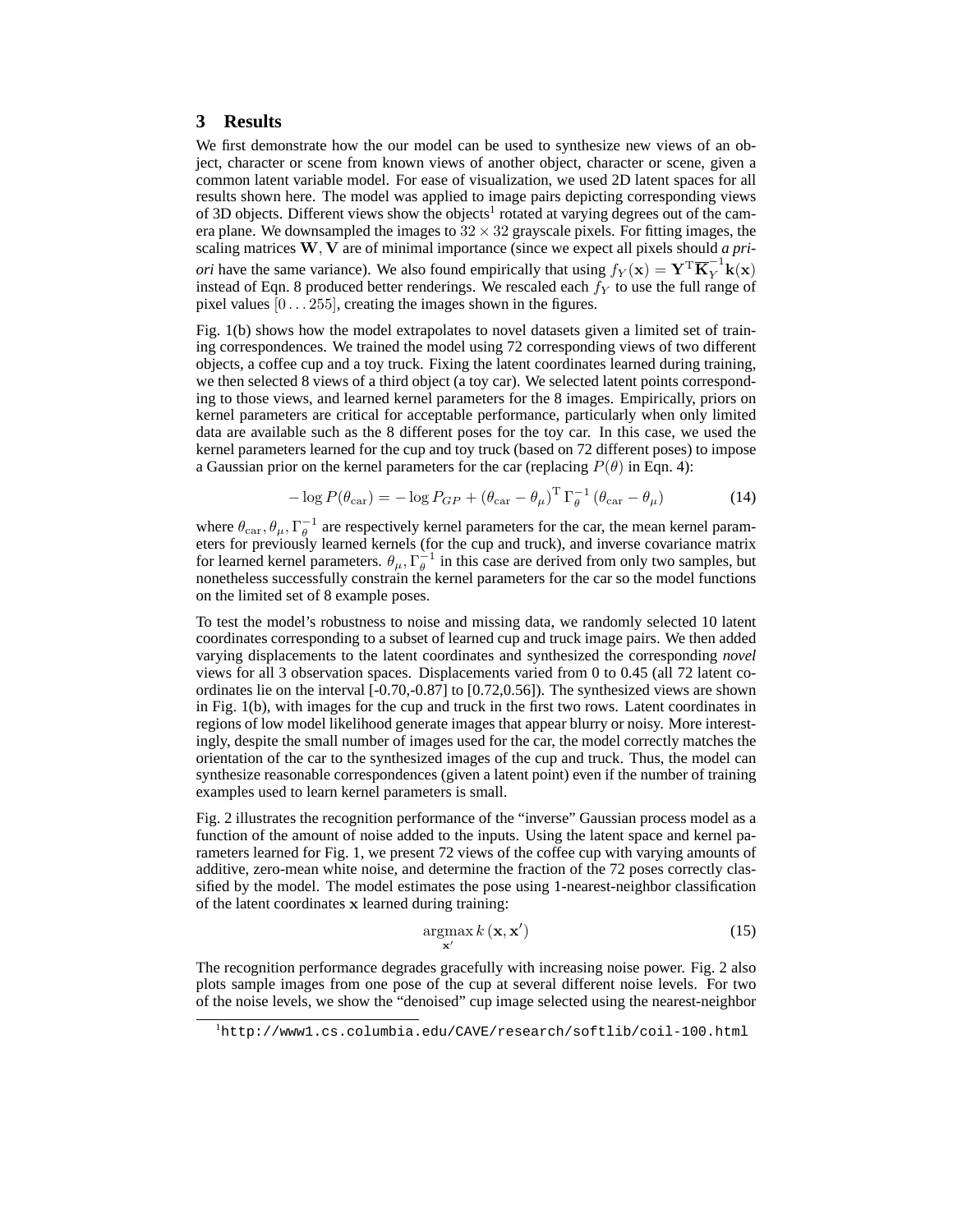

Figure 1: **Pose synthesis for multiple objects using shared structure:** (a) Graphical model for our shared structure latent variable model. The latent space  $X$  maps to two (or more) observation spaces Y, Z using a nonlinear kernel. "Inverse" Gaussian process kernels map back from observations to latent coordinates. (b) The model learns pose correspondences for images of the coffee cup and toy truck (**Y** and **Z**) by fitting kernel parameters and a 2-dimensional latent variable space. After learning the latent coordinates for the cup and truck, we fit kernel parameters for a novel object (the toy car). Unlike the cup and truck, where 72 pairs of views were used to fit kernel parameters and latent coordinates, only 8 views were used to fit kernel parameters for the car. The model is robust to noise in the latent coordinates; numbers above each column represent the amount of noise added to the latent coordinates used to synthesize the images. Even at points where the model is uncertain (indicated by the rightmost results in the **Y** and **Z** rows), the learned kernel extrapolates the correct view of the toy car (the "novel" row).

classification, and the corresponding reconstructed truck. This illustrates how even noisy observations in one space can predict corresponding observations in the companion space.

Fig. 3 illustrates the ability of the model to synthesize novel views of one object given a novel view of a different object. A limited set of corresponding poses (24 of 72 total) of a cat figurine and a mug were used to train the GP model. The remaining 48 poses of the mug were then used as testing data. For each snapshot of the mug, we inferred a latent point using the "inverse" Gaussian process model and used the learned model to synthesize what the cat figurine should look like in the same pose. A subset of these results is presented in the rows on the left in Fig. 3: the "Test" rows show novel images of the mug, the "Inferred" rows show the model's best estimate for the cat figurine, and the "Actual" rows show the ground truth. Although the images for some poses are blurry and the model fails to synthesize the correct image for pose 44, the model nevertheless manages to capture fine detail on most of the images.

The grayscale plot at upper right in Fig. 3 shows model certainty  $1/[\sigma_Y^2(\mathbf{x}) + \sigma_Z^2(\mathbf{x})]$ , with white where the model is highly certain and black where the model is highly uncertain. Arrows indicate the path in latent space formed by the training images. The dashed line indicates latent points inferred from testing images of the mug. Numbered latent coordinates correspond to the synthesized images at left. The latent space shows structure: latent points for similar poses are grouped together, and tend to move along a smooth curve in latent space, with coordinates for the final pose lying close to coordinates for the first pose (as desired for a cyclic image sequence). The bar graph at lower right compares model certainty for the numbered latent coordinates; higher bars indicate greater model certainty. The model appears particularly uncertain for blurry inferred images, such as 8, 14, and 26.

Fig. 4 shows an application of our framework to the problem of robotic imitation of human actions. We trained our model on a dataset containing human poses (acquired with a Vicon motion capture system) and corresponding poses of a Fujitsu HOAP-2 humanoid robot. Note that the robot has 25 degrees-of-freedom which differ significantly from the degrees-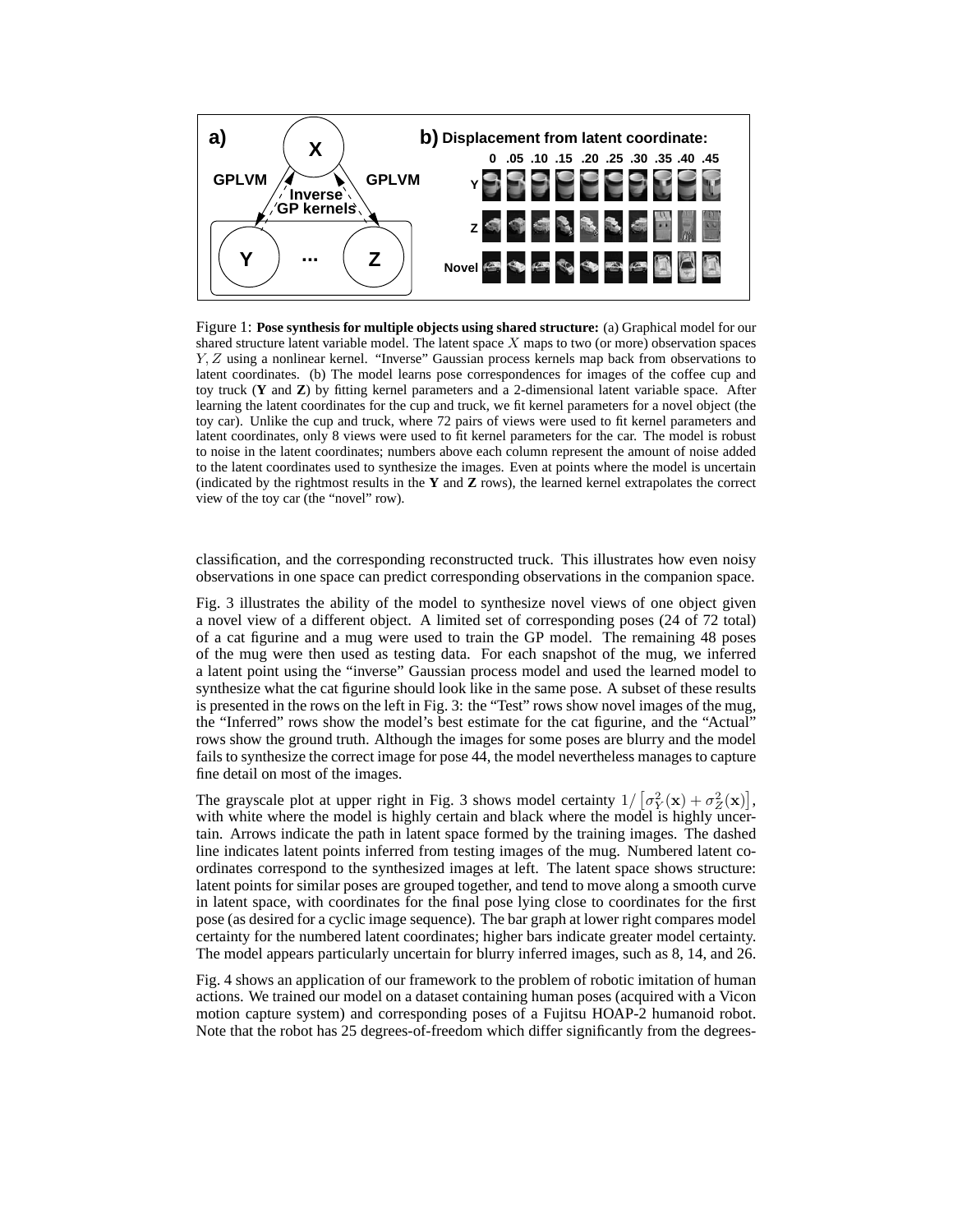

Figure 2: **Recognition using a Learned Latent Variable Space:** After learning from 72 paired correspondences between poses of a coffee cup and of a toy truck, the model is able to recognize different poses of the coffee cup in the presence of additive white noise. Fraction of images recognized are plotted on the Y axis and standard deviation of white noise is plotted on the X axis. One pose of the cup (of 72 total) is plotted for various noise levels (see text for details). "Denoised" images obtained from nearest-neighbor classification and the corresponding images for the  $Z$  space (the toy truck) are also shown.

of-freedom of the human skeleton used in motion capture. After training on 43 roughly matching poses (only linear time scaling applied to align training poses), we tested the model by presenting a set of 123 human motion capture poses (which includes the original training set). Because the recognition model  $f_Y^{-1}$  :  $\mathbf{y} \mapsto \mathbf{x}$  is not trained from samples from the prior distribution of the data,  $P(x, y)$ , we found it necessary to approximate  $k(x)$  for the recognition model by rescaling  $k(x)$  for the testing points to lie on the same interval as the  $k(x)$  values of the training points. We suspect that providing proper samples from the prior will improve recognition performance. As illustrated in Fig. 4 (inset panels, human and robot skeletons), the model was able to correctly infer appropriate robot kinematic parameters given a range of novel human poses. These inferred parameters were used in conjunction with a simple controller to instantiate the pose in the humanoid robot (see photos in the inset panels).

## **4 Discussion**

Our Gaussian process model provides a novel method for learning nonlinear relationships between corresponding sets of data. Our results demonstrate the model's utility for diverse tasks such as image synthesis and robotic programming by demonstration. The GP model is closely related to other kernel methods for solving CCA [3] and similar problems [2].

The problems addressed by our model can also be framed as a type of nonlinear CCA. Our method differs from the latent variable method proposed in [14] by using Gaussian process regression. Disadvantages of our method with respect to [14] include lack of global optimality for the latent embedding; advantages include fewer independent parameters and the ability to easily impose priors on the latent variable space (since GPLVM regression uses conjugate gradient optimization instead of eigendecomposition). Empirically we found the flexiblity of the GPLVM approach desirable for modeling a diversity of data sources.

Our framework learns mappings between each observation space and a latent space, rather than mapping directly between the observation spaces. This makes visualization and interaction much easier. An intermediate mapping to a latent space is also more economical in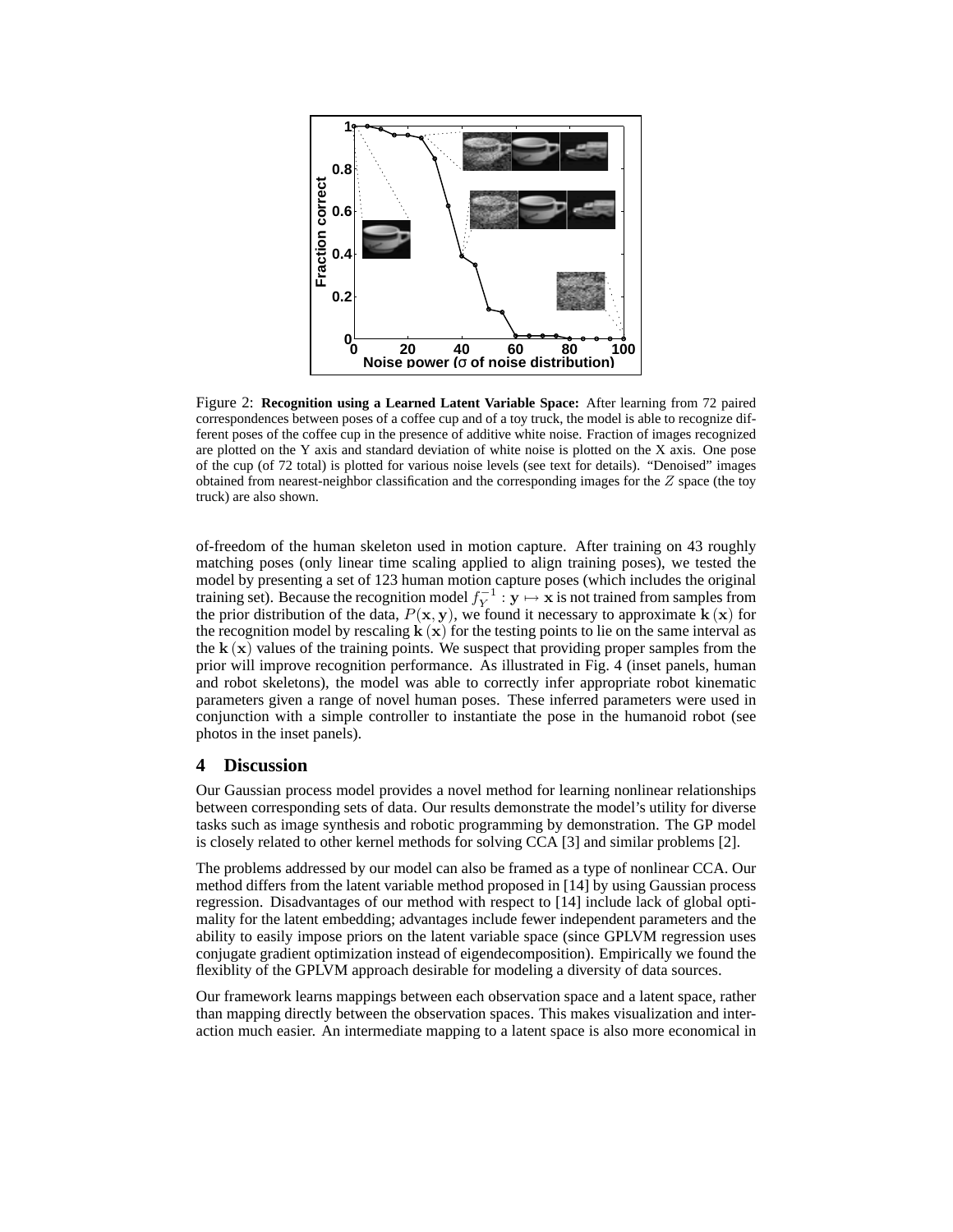

Figure 3: **Synthesis of novel views using a shared latent variable model:** After training on 24 paired images of a mug with a cat figurine (out of 72 total paired images), we ask the model to infer what the remaining 48 poses of the cat would look like given 48 novel views of the mug. The system uses an inverse Gaussian process model to infer a 2D latent point for each of the 48 novel mug views, then synthesizes a corresponding view of the cat figurine. At left we plot the novel testing mug images given to the system ("test"), the synthesized cat images ("inferred"), and the actual views of the cat figurine from the database ("actual"). At upper right we plot the model uncertainty in the latent space. The 24 latent coordinates from the training data are plotted as arrows, while the 48 novel latent points are plotted as crosses on a dashed line. At lower right we show model certainty for the cat figurine data  $(1/\sigma_Z^2(\mathbf{x}))$  for each testing latent point x. Note the low certainty for the blurry inferred images labeled 8, 14, and 26.

the limit of many correlated observation spaces. Rather than learning all pairwise relations between observation spaces (requiring a number of parameters quadratic in the number of observation spaces), our method learns one generative and one inverse mapping between each observation space and the latent space (so the number of parameters grows linearly).

From a cognitive science perspective, such an approach is similar to the Active Intermodal Mapping (AIM) hypothesis of imitation [6]. In AIM, an imitating agent maps its own actions and its perceptions of others' actions into a single, modality-independent space. This modality-independent space is analogous to the latent variable space in our model. Our model does not directly address the "correspondence problem" in imitation [7], where correspondences between an agent and a teacher are established through some form of unsupervised feature matching. However, it is reasonable to assume that imitation by a robot of human activity could involve some initial, explicit correspondence matching based on simultaneity. Turn-taking behavior is an integral part of human-human interaction. Thus, to bootstrap its database of corresponding data points, a robot could invite a human to take turns playing out motor sequences. Initially, the human would imitate the robot's actions and the robot could use this data to learn correspondences using our GP model; later, the robot could check and if necessary, refine its learned model by attempting to imitate the human's actions.

**Acknowledgements:** This work was supported by NSF AICS grant no. 130705 and an ONR YIP award/NSF Career award to RPNR. We thank the anonymous reviewers for their comments. **References**

- [1] K. Grochow, S. L. Martin, A. Hertzmann, and Z. Popovic. Style-based inverse kinematics. In ´ *Proc. SIGGRAPH*, 2004.
- [2] J. Ham, D. Lee, and L. Saul. Semisupervised alignment of manifolds. In *AISTATS*, 2004.
- [3] P. L. Lai and C. Fyfe. Kernel and nonlinear canonical correlation analysis. *Int. J. Neural Sys.*, 10(5):365–377, 2000.